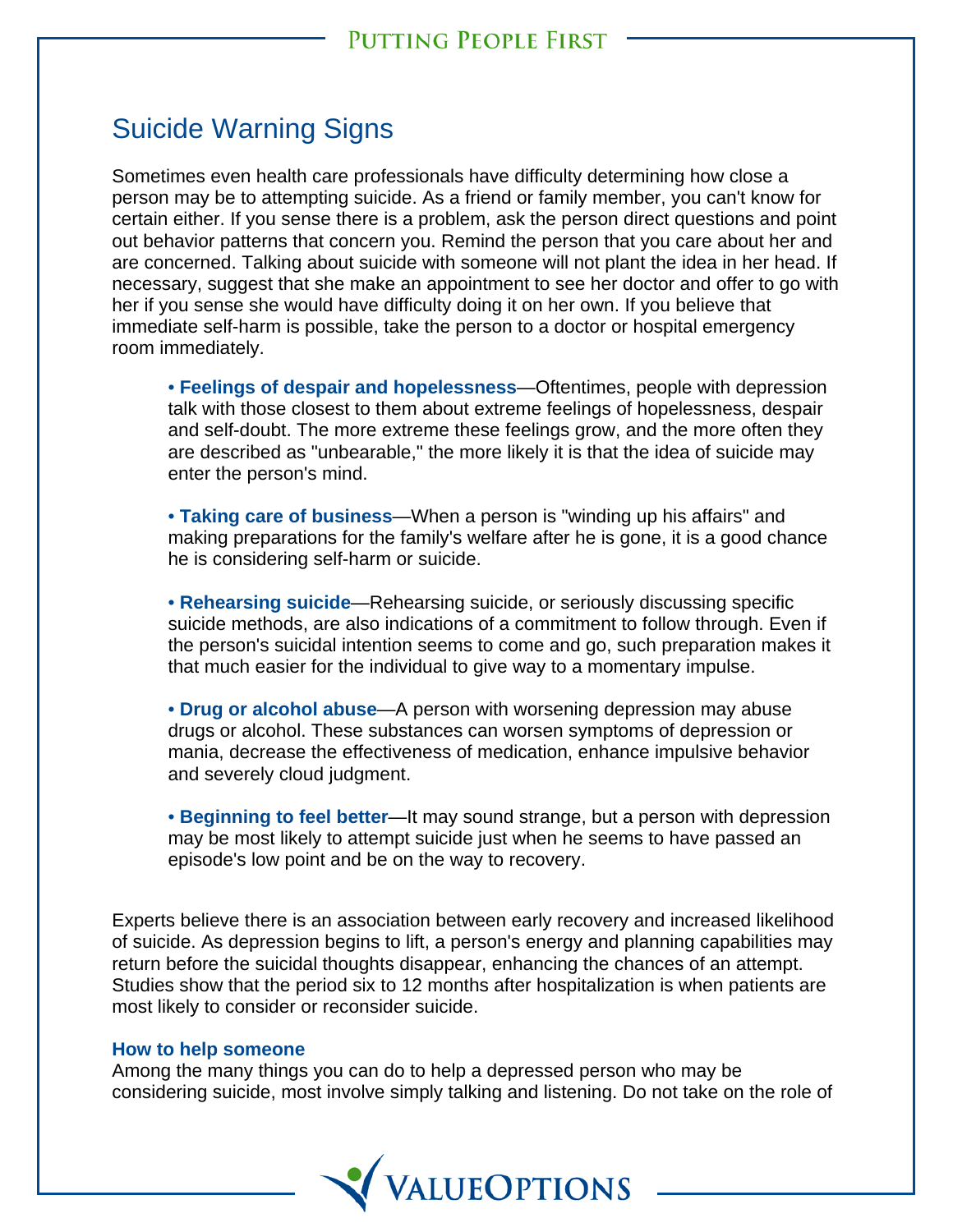therapist. Oftentimes people just want someone to listen. Though this may be difficult, here are some approaches that have worked for others:

• **Express empathy and concern.** Severe depression is usually accompanied by a self-absorbed, uncommunicative, withdrawn state of mind. When you try to help, you may be met by an individual's reluctance to discuss what she is feeling. At such times, it is important to acknowledge the reality of the pain and hopelessness she is experiencing. Resist the urge to function as a therapist, which can ultimately create more feelings of rejection for the person, who doesn't want to be "told what to do." Remain a supportive friend and encourage continued treatment.

• **Describe specific behaviors and events that trouble you.** If you can explain particular ways a person's behavior has changed, this may help to get communication started. Try to help him overcome feelings of guilt. Compounding the lack of interest in communication may be guilt or shame over having suicidal thoughts. If there has already been a suicide attempt, guilt over both the attempt and its failure can make the problem worse. It is important to reassure the individual that there is nothing shameful about what he is thinking and feeling. Keep stressing that thoughts of hopelessness, guilt and suicide are all symptoms of a treatable medical condition and reinforce the person's good work in keeping with his treatment plan.

• **Work with professionals.** Never promise confidentiality if you believe someone is very close to suicide. Keep the person's doctor or therapist informed of any thoughts of suicide. If possible it is best to encourage the person to discuss it with doctors themselves, but you should be ready to confirm that those discussions have taken place. This may involve making an appointment to visit the doctor together or calling the doctor on your own. Be aware that a doctor will not be able to discuss the person's condition with you. You should only call to inform the doctor of your concern.

Whenever possible you should get permission from the depressed person to call her doctor if you feel there is a problem. Otherwise it could be seen as "butting in" and may worsen her symptoms or cause added stress. If you believe there is a serious risk of immediate self-harm, call her doctor. You can work out any feelings of anger the person has toward you later.

• **Stress that the person's life is important to you and to others.** Many people find it awkward to put into words how another person's life is important for their own well-being. Emphasize in specific terms the ways in which the person's suicide would be devastating to you and others. Share personal stories or pictures of past events.

• **Be prepared for anger.** The person may express anger and feel betrayal by your attempt to prevent his suicide or get him into treatment. Be strong. Realize